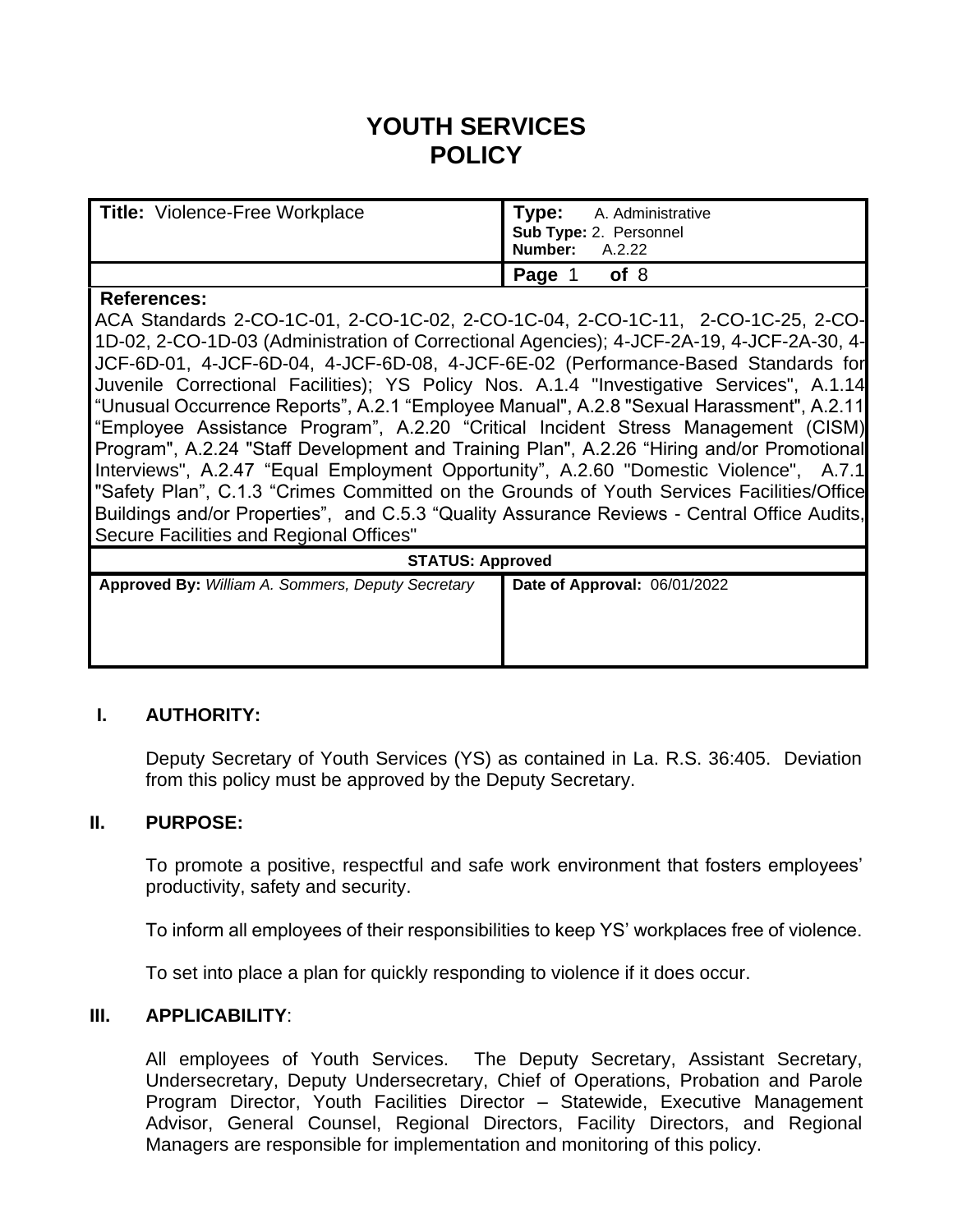#### **IV. DEFINITIONS:**

*Assault* - An attempt to commit a battery, or the intentional placing of another in reasonable apprehension of receiving a battery.

**Battery** - The intentional use of force or violence upon another; or the intentional administration of a poison or other noxious substance to another.

*Credible Threat* - A statement or action that would cause a reasonable person to fear for his own safety or that of another person and would, in fact cause such fear.

*Domestic Violence* - When a person has a pattern of coercive behavior that is used to gain power and control over another. The behavior includes, but is not limited to the following (refer to YS Policy No. A.2.60):

Physical violence; Sexual, emotional or psychological intimidation; Verbal abuse; Stalking; Use of electronic devices to harass; and Economic coercion.

*Employee Assistance Program (EAP) Unit Coordinator* **-** Employee designated by the Unit Head to ensure that EAP services are provided and that EAP records are kept in a confidential manner.

*Equal Employment Opportunity (EEO) –* The operation of a system of human resource administration which ensures an environment that will provide an equal opportunity for public employment to all segments of society based on individual merit and fitness of applicants without regard to race, color, religion, sex, sexual orientation, gender identity, age, national origin, political affiliation or disability (except where sex, age or physical requirements constitute a bona fide occupational qualification necessary to the proper and efficient operation of the agency/organization). The Equal Employment Opportunity Commission (EEOC) is the federal regulatory body for EEO related complaints and charges.

*Louisiana Employees Online (LEO)* – Statewide management system which includes the Comprehensive Public Training Program (CPTP) providing online courses accessible to all state employees and which can be accessed at: [http://www.civilservice.louisiana.gov/Divisions/Training/Default.aspx.](http://www.civilservice.louisiana.gov/Divisions/Training/Default.aspx)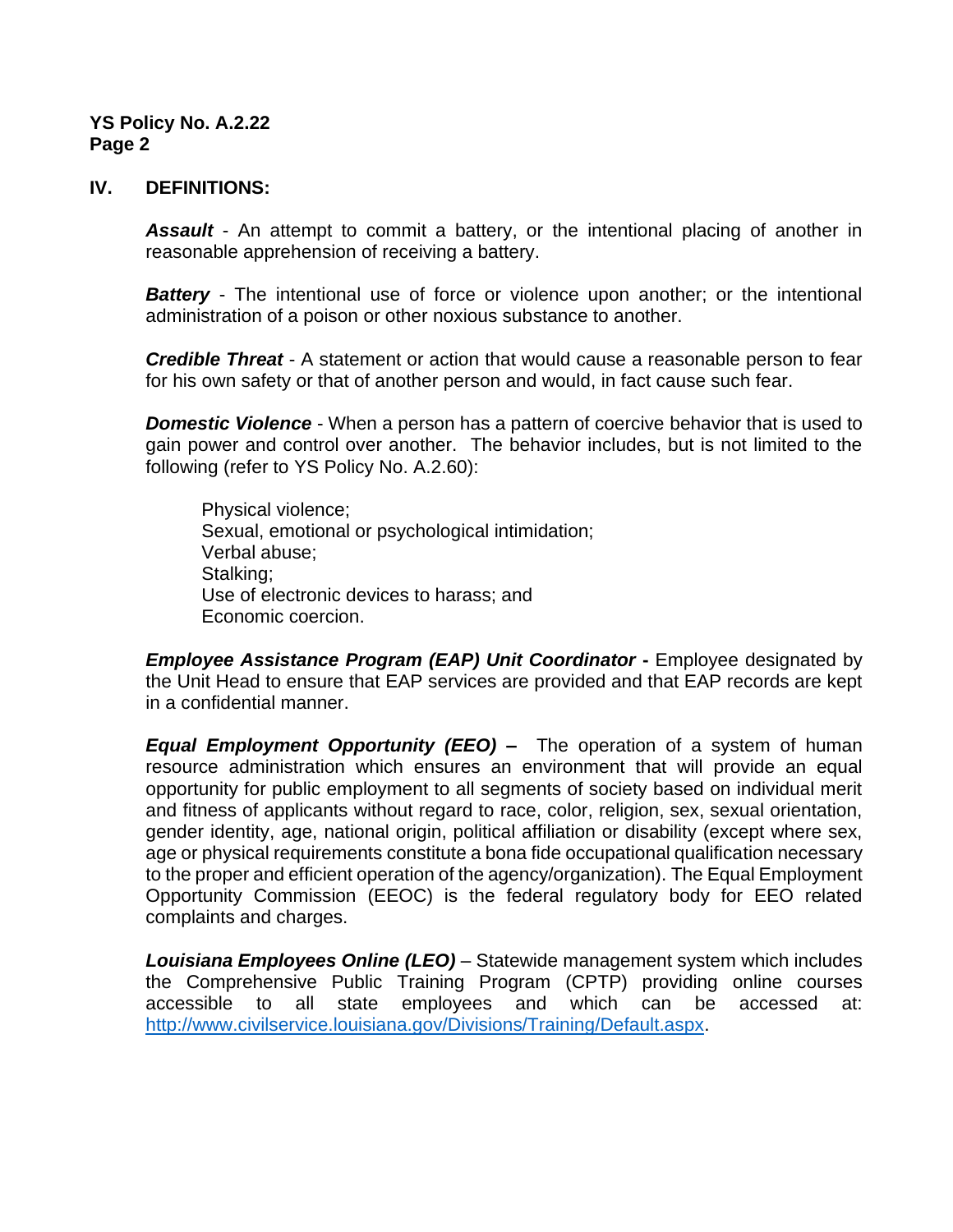*Operations Shift Supervisor (OSS)* - Responsible for a range of duties that support management in maintaining a safe, secure facility. Shift Supervisors oversee administrative and operational security activities during specific shifts; manage staff during each assigned shift; ensure adequate security coverage; lead count procedures; oversee the custody, supervision and control of secure care youth; manage frontline security staff; assist in controlling youth movement; assist in directing the use and issuance of keys, locks, and security equipment.

*Training Records Entry Completed (TREC) –* The database used to track training hours of YS employees at some secure facilities.

*Unit Head* – For the purpose of this policy, the Deputy Secretary, Facility Directors and Regional Managers.

*Unusual Occurrence Report (UOR)* - A document that must be completed by staff to report incidents or observations of events that may have an impact on any aspect of the agency. UOR forms shall be made available to all employees working in all areas at all times. Employees must complete and submit a UOR prior to the end of their tour of duty on the day the incident was observed or when the incident or observation of events comes to the employee's attention in any way. If a UOR form is not available, the employee must use any paper available to report the pertinent information. UORs may also be submitted by email (refer to YS Policy No. A.1.14).

*Violence* - The commission of an assault or battery or the making of a credible threat. In this context, an unwarranted exertion of force or power, including any intentional actions or words meant to embarrass, ridicule, degrade or provoke another that results in physical or emotional injury to that person or any verbal, physical, or psychological threat or assault on an individual intended to cause, or actually resulting in, physical and/or psychological damage is considered violence. Such behavior includes, but is not limited to the following:

- Unwelcome name-calling, obscene language, and other abusive behavior;
- Intimidation through direct or veiled threats;
- Physically touching another individual in an intimidating, malicious, or harassing manner, including unwelcome touching of a sexual nature (refer to YS Policy No. A.2.8); and
- Physically intimidating others with such acts as obscene gestures, "getting in your face," fist-shaking, and throwing any object.

*Workplace (or worksite)* - Any site where an employee is placed for the purpose of completing job assignments, inclusive of facilities surrounding properties and parking garages.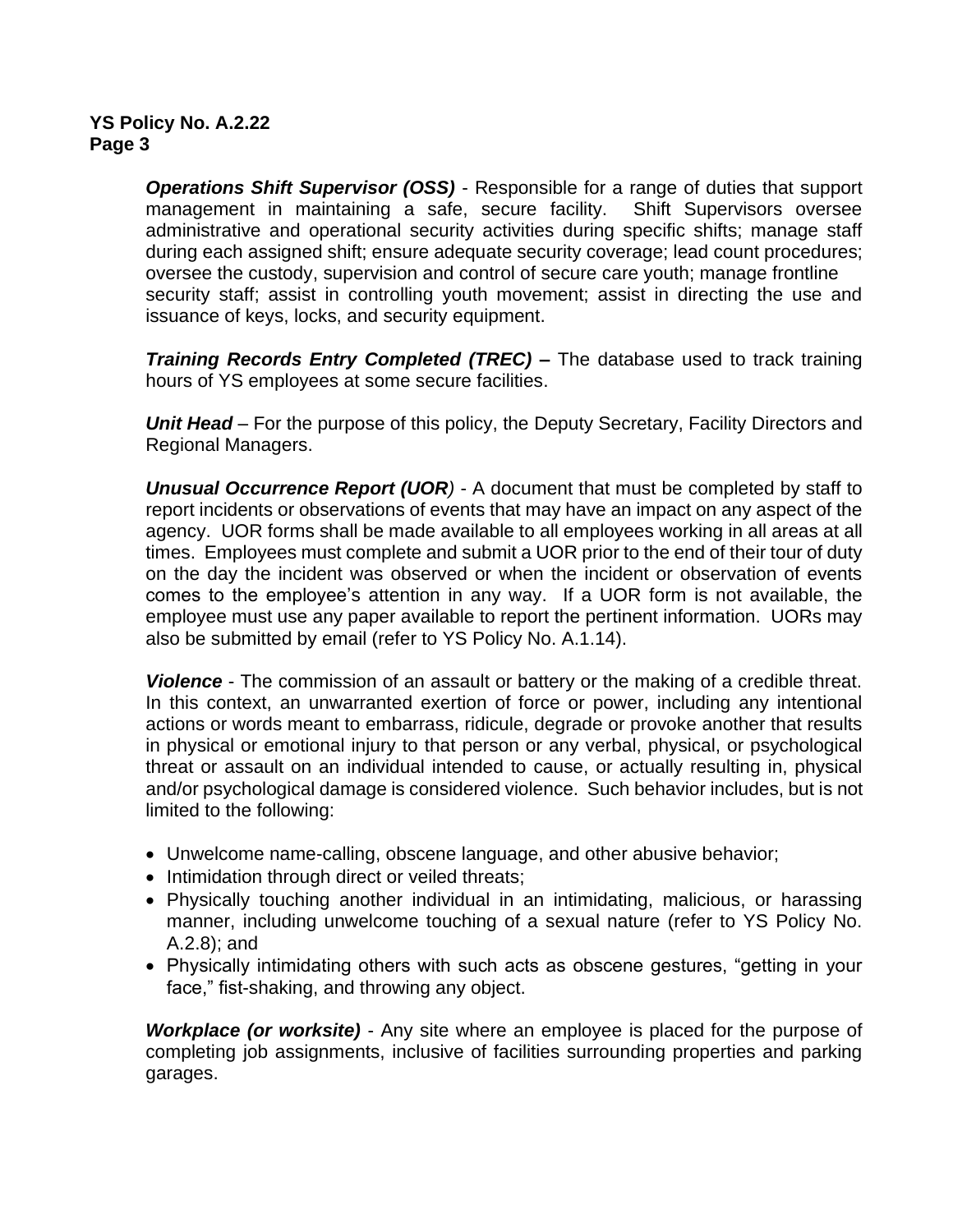*Workplace Violence* - Violence that takes place in or at the workplace. Workplace violence can be committed by an abusive employee, a manager, supervisor, co-worker, customer, family member, or even a stranger.

## **V. POLICY:**

It is the Deputy Secretary's policy to achieve and maintain a violence-free workplace for YS employees and those conducting business at its worksites.

YS will take every reasonable step to create a safe and secure work environment free of violence, aggressive acts, verbal and non-verbal threatening behavior and harassment toward or by its employees or the public they serve.

Any employee who commits an act of workplace violence, makes a credible threat, or engages in assault or battery on another employee shall be subject to disciplinary action, up to and including termination.

In addition, any criminal acts which may occur at a YS office or facility are serious matters and shall be reported, investigated and documented pursuant to YS Policy No. C.1.3.

## **VI. PROCEDURES:**

- A. Incident Response and Evaluation
	- 1. All acts of violence should be taken seriously. A threat is considered an act of violence for purposes of this policy. Employees are encouraged to report all incidents of violence including those which cause them to feel threatened. An employee who has been threatened or assaulted by another at the workplace shall immediately report the situation to their immediate supervisor if possible, or the unit's Human Resources (HR) Liaison, the unit's Employee Assistance Program (EAP) Coordinator or the Unit Head.

The supervisor to whom the incident is reported shall immediately notify the unit's HR Liaison, the EAP Coordinator or the Unit Head. The supervisor is responsible for notifying the Unit Head, as soon as the situation allows. [The EAP is designed to assist and support employees who are experiencing personal concerns/problems (refer to YS Policy No. A.2.11).]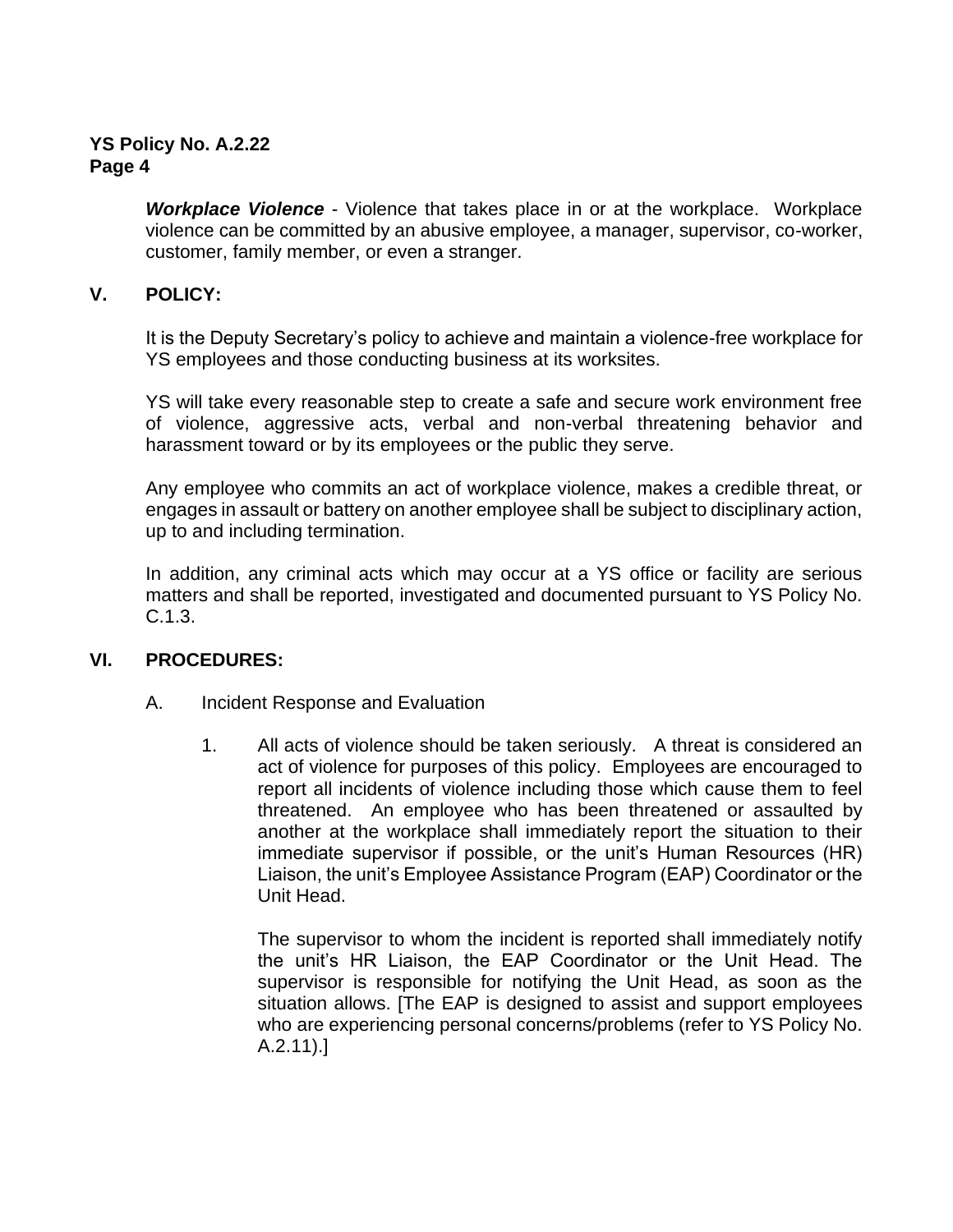- 2. At the time an act of violence occurs, the following guidelines should be followed by those witnessing the act who are able to take action:
	- a. If the situation is not dangerous:
		- 1) Separate the individuals involved and isolate each until they are interviewed by Investigative Services (IS) and their statements are taken (refer to YS Policy No. A.1.4).
		- 2) Separate witnesses until they are interviewed by IS and their statements are taken.
		- 3) Document all actions and statements on a UOR **and** on the attached "Workplace Violence/Domestic Violence Incident Report". [see Attachment A.2.22 (a)].
	- b. If the situation  $is$  dangerous:
		- 1) Contact building security where available\and contact the immediate or on-site supervisor and/or the Unit Head. When necessary, the Unit Head shall contact local law enforcement.
		- 2) Order all those presenting the danger to leave the facility immediately (unless this action must be taken by police/security).
		- 3) Do not attempt to physically remove an individual (leave it to the police/security).
		- 4) Document all actions and statements on a UOR **and** on a "Workplace Violence / Domestic Violence Incident Report" [see Attachment A.2.22 (a)].
- 3. Assistance shall be provided by the EAP Coordinator for victimized employees and those employees who may be affected by witnessing a workplace violence incident. Whenever an incident takes place, injured employees shall receive appropriate medical treatment and psychological evaluation as necessary.

If circumstances warrant, a review of a critical, violent or traumatic incident as described in this policy may be conducted pursuant to YS Policy No. A.2.20. service trainings;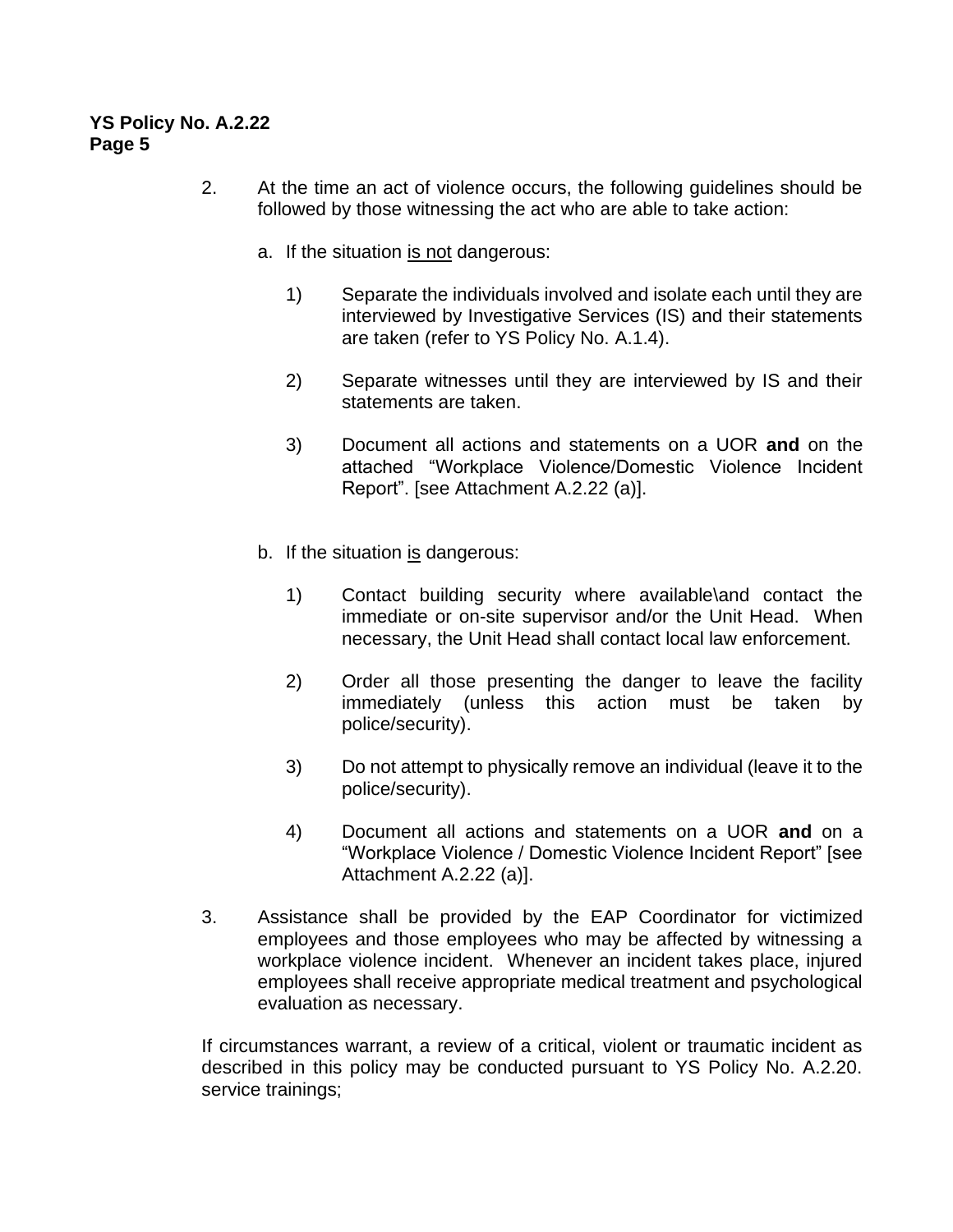#### B. Communication

- 1. OJJ supports an open communication process among all employees on the issues of employee safety; security and health in the workplace (refer to YS Policy No. A.7.1). The process includes, but is not limited to, the following:
	- a. Periodic review of this policy with all employees;
	- b. Discussions of violence prevention in the workplace during new hire orientation (refer to YS Policy No. A.2.26) and during scheduled in-
	- c. Posting or distributing information on preventing violence in the workplace; and
	- d. Establishing procedures to inform supervisors about responding to violence, threats of violence, and other hazards in the workplace.

All YS Supervisors, Facility Directors and Regional Managers shall treat reports of workplace violence with sensitivity and discretion, and maintain confidentiality to the extent possible.

#### **VII. RESPONSIBILITY:**

- A. The Deputy Secretary, Assistant Secretary, Undersecretary, Chief of Operations, Probation and Parole Program Director, Youth Facilities Director – Statewide, Executive Management Advisor, General Counsel, Regional Directors, Unit Heads, Section Heads, and all supervisors are responsible for the following:
	- 1. Holding YS employees under their supervision accountable for adhering to all aspects of this policy;
	- 2. Ensuring that each employee under their supervision is made aware of this policy and its contents;
	- 3. Complying with federal and state statutes, rules, regulations and/or procedures set forth in this policy;
	- 4. Posting the local police, building security and on-site supervisor telephone numbers in an area that is accessible to employees in their area/section;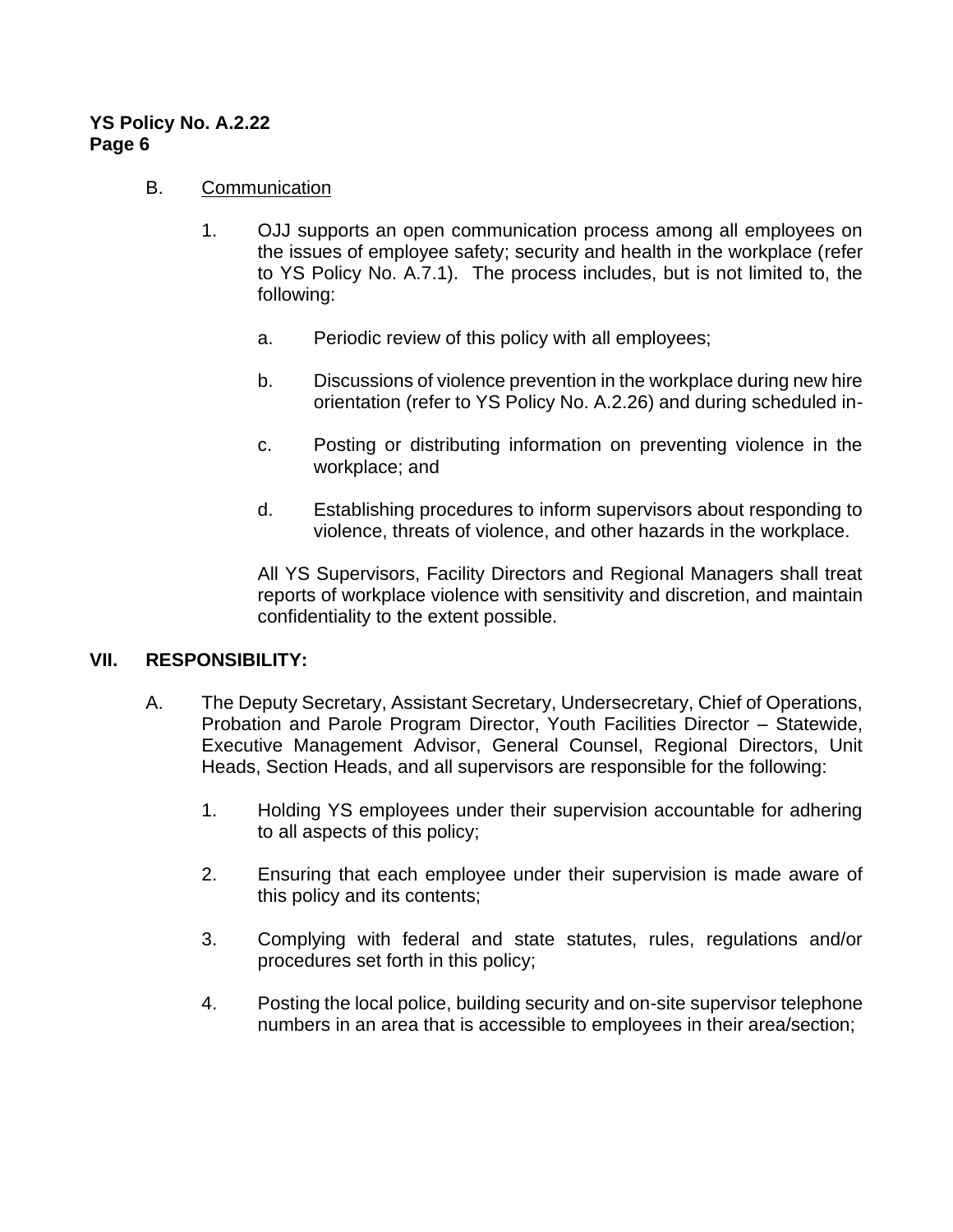- 5. Promoting a safe and violence-free work environment, and reporting incidents that threaten an employee's safety to the unit's HR Liaison, EAP Coordinator or the Unit Head; and
- 6. Treating workplace violence incidents, complaints and concerns seriously.
- B. YS Employees are responsible for the following:
	- 1. Adhering to all aspects of this policy;
	- 2. Reporting to their immediate or on-site supervisor all threats made against them or assaults on them by another individual at the workplace;
	- 3. Reporting to their immediate or on-site supervisor all incidents of violent or inappropriate behaviors in the workplace which they observe, or of which they are informed; and
	- 4. Writing an Unusual Occurrence Report (UOR) documenting the incident (refer to YS Policy No. A.1.14).
- C. The Employee Assistance Program (EAP) Coordinator at the unit level is responsible for the following:
	- 1. Ensuring that this policy and subsequent revisions are provided to section heads; and
	- 2. Keeping confidential all reports and the identification of parties, except to those who have a legitimate need to know and to the extent required by law;
- D. IS staff is responsible for performing investigations and assisting in training on this policy.

#### **VIII. QUESTIONS:**

Questions regarding this policy should be directed to the Central Office Director of Treatment and Rehabilitation who functions as the YS EAP Program Manager.

## **IX. VIOLATIONS:**

Failure to comply with this policy shall result in disciplinary action, up to and including termination.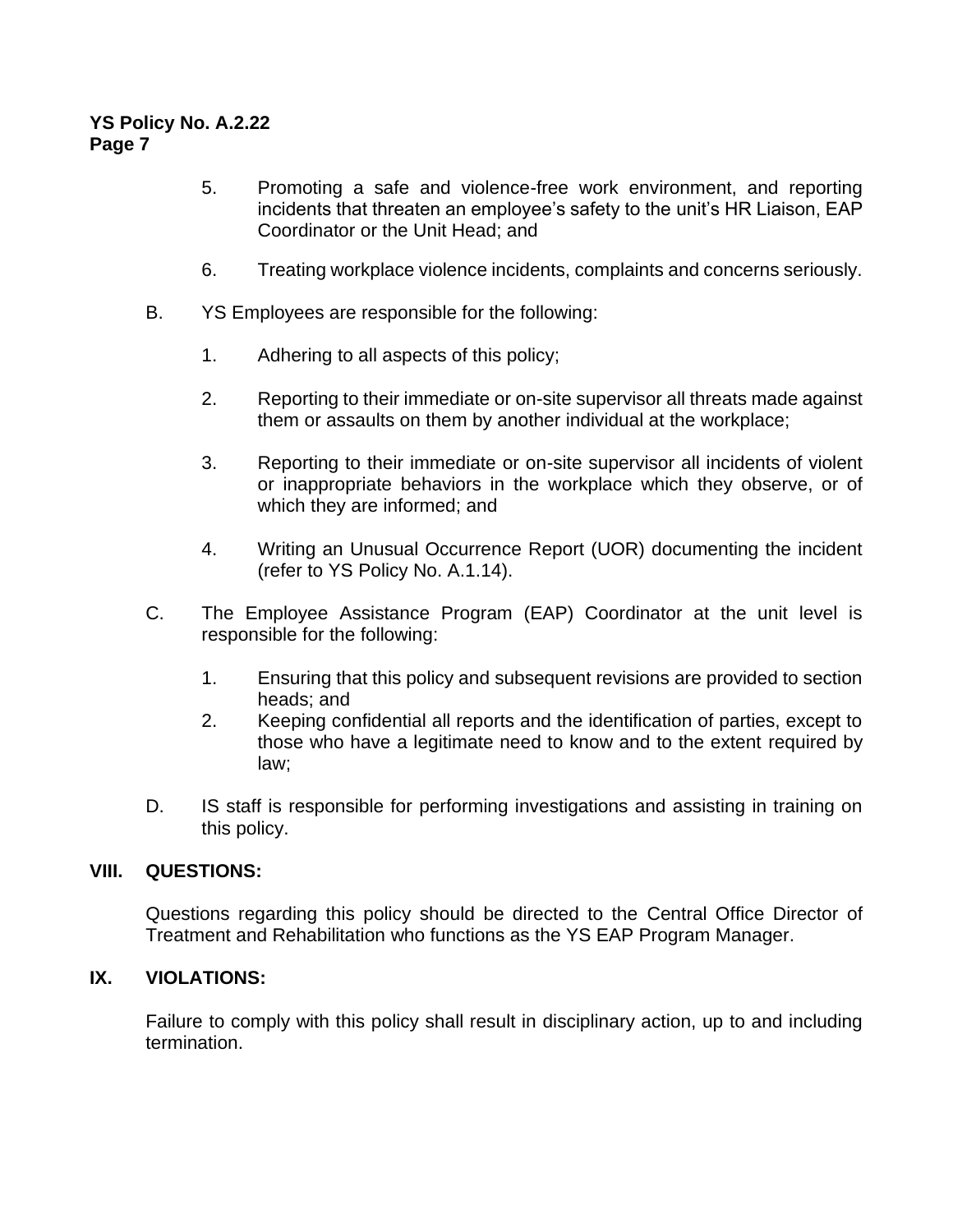#### **X. STAFF DEVELOPMENT:**

New employees shall receive pre-service/orientation training on this policy within 90 days of hire.

All employees shall receive annual in-service training.

Records of compliance shall be tracked through TREC and/or LEO.

**Previous Regulation/Policy Number:** A.2.22 **Previous Effective Date:** 05/17/2019<br>**Attachments/References:** A.2.22 (a) W A.2.22 (a) Workplace - Domestic Violence Incident Report June2014.docx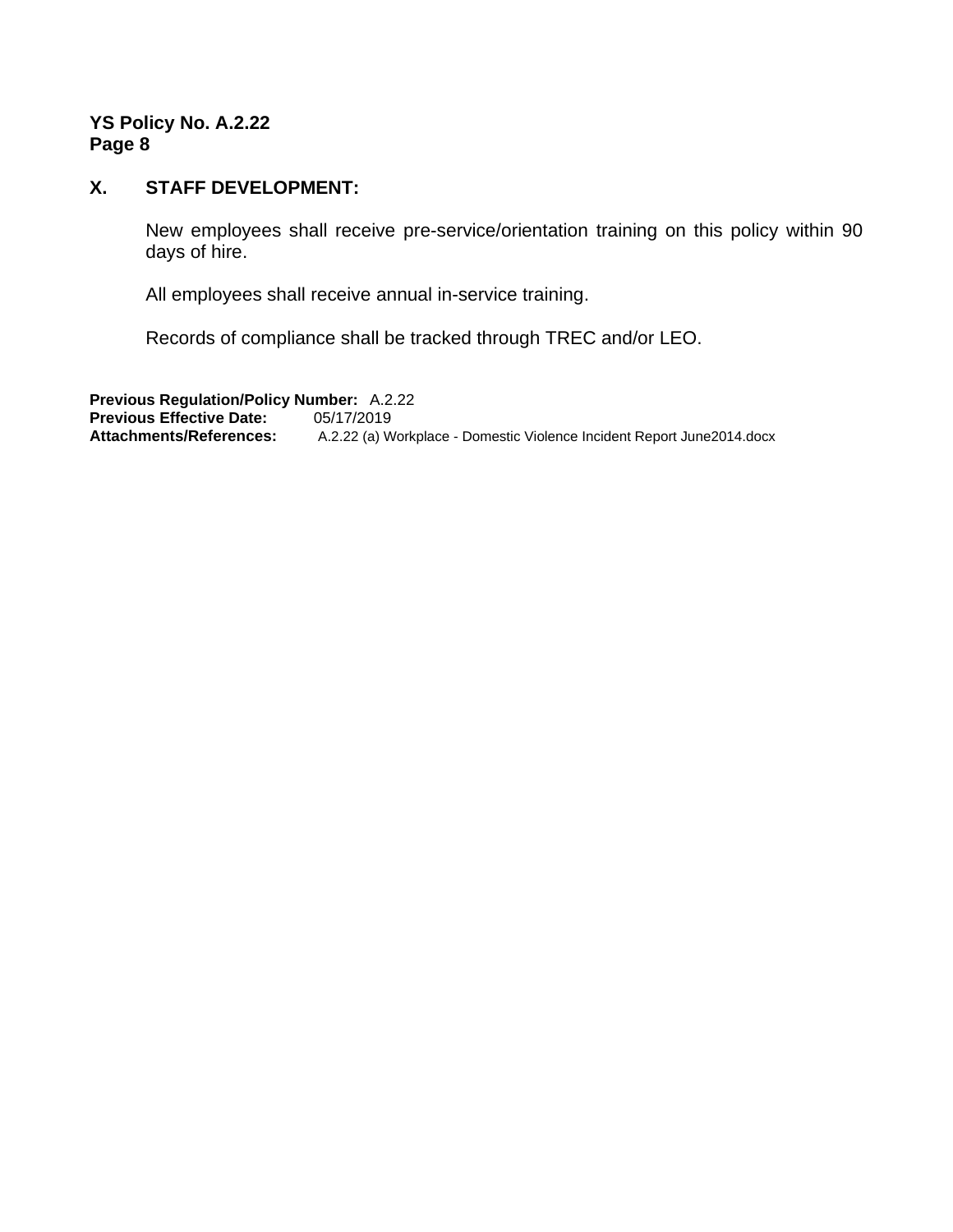## **Louisiana Department of Public Safety and Corrections Office of Juvenile Justice Workplace Violence/Domestic Violence Incident Report**

**When a workplace violence or domestic violence complaint is initiated, a written report of the alleged incident is required by policy.**

| <b>Names of Parties Involved:</b> |
|-----------------------------------|
|                                   |
|                                   |

**Witnesses:**

**DETAILED DESCRIPTION OF INCIDENT (If necessary, attach additional sheets)**